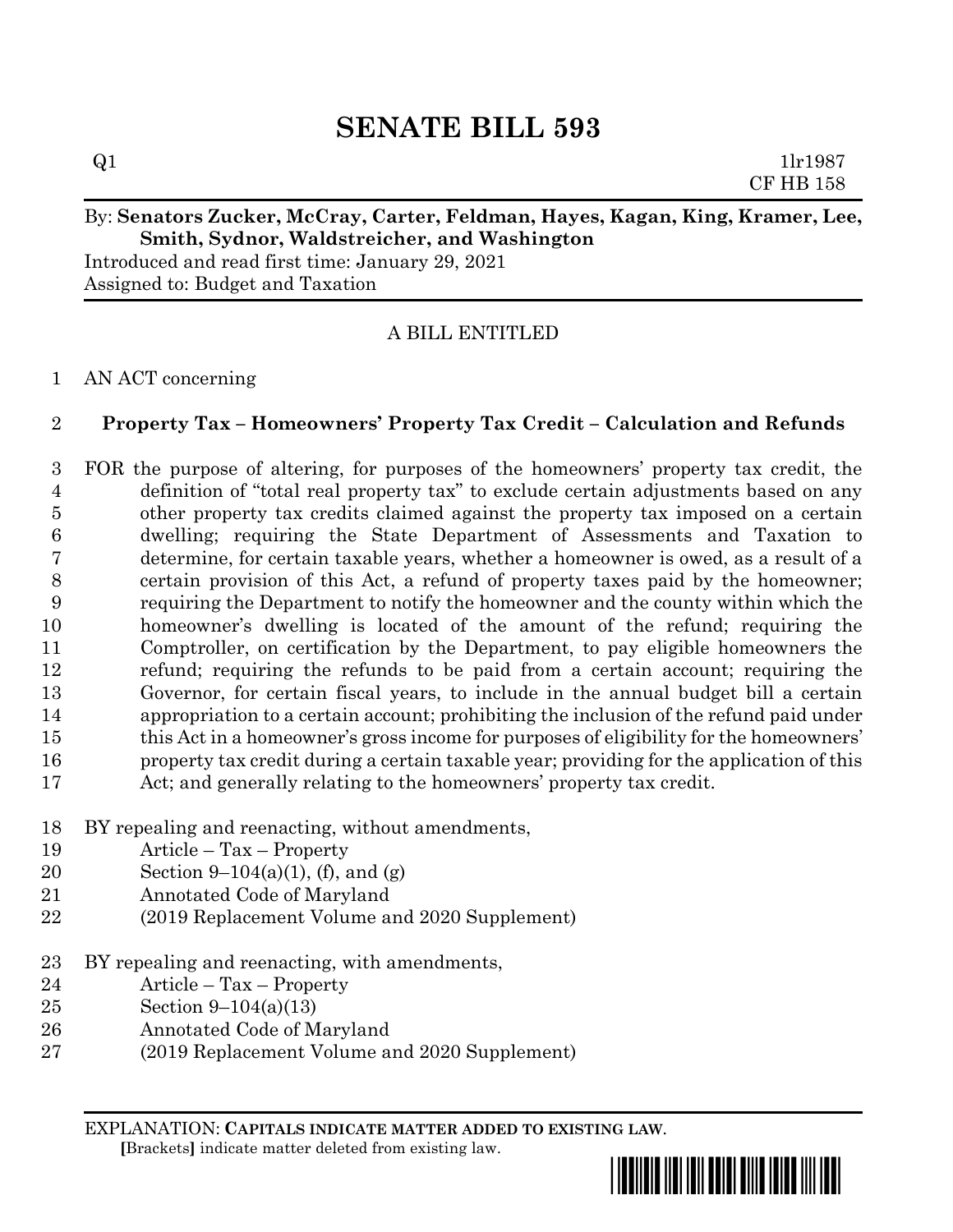|                                | $\overline{2}$<br><b>SENATE BILL 593</b>                                                                                                                                                                                                                                                                                                                                       |     |                                   |                    |                                                                                                                                                            |
|--------------------------------|--------------------------------------------------------------------------------------------------------------------------------------------------------------------------------------------------------------------------------------------------------------------------------------------------------------------------------------------------------------------------------|-----|-----------------------------------|--------------------|------------------------------------------------------------------------------------------------------------------------------------------------------------|
| $\mathbf{1}$<br>$\overline{2}$ | SECTION 1. BE IT ENACTED BY THE GENERAL ASSEMBLY OF MARYLAND,<br>That the Laws of Maryland read as follows:                                                                                                                                                                                                                                                                    |     |                                   |                    |                                                                                                                                                            |
| $\boldsymbol{3}$               | <b>Article - Tax - Property</b>                                                                                                                                                                                                                                                                                                                                                |     |                                   |                    |                                                                                                                                                            |
| 4                              | $9 - 104.$                                                                                                                                                                                                                                                                                                                                                                     |     |                                   |                    |                                                                                                                                                            |
| $\overline{5}$                 | (a)                                                                                                                                                                                                                                                                                                                                                                            | (1) |                                   |                    | In this section the following words have the meanings indicated.                                                                                           |
| 6<br>7<br>8                    | "Total real property tax" means the product of the sum of all<br>(I)<br>(13)<br>property tax rates on real property, including special district tax rates, for the taxable year<br>on a dwelling, multiplied by the lesser of:                                                                                                                                                 |     |                                   |                    |                                                                                                                                                            |
| 9                              |                                                                                                                                                                                                                                                                                                                                                                                |     | [(i)]                             | 1.                 | \$300,000; or                                                                                                                                              |
| 10<br>11                       |                                                                                                                                                                                                                                                                                                                                                                                |     | $\left[ \mathrm{(ii)} \right]$ 2. |                    | the assessed value of the dwelling reduced by the amount<br>of any assessment on which a property tax credit is granted under $\S 9-105$ of this subtitle. |
| 12<br>13<br>14                 | "TOTAL REAL PROPERTY TAX" DOES NOT INCLUDE ANY<br>(II)<br>ADJUSTMENT FOR ANY OTHER PROPERTY TAX CREDIT UNDER THIS TITLE CLAIMED<br>AGAINST THE PROPERTY TAX IMPOSED ON THE DWELLING.                                                                                                                                                                                           |     |                                   |                    |                                                                                                                                                            |
| 15<br>16<br>17                 | A homeowner who meets the requirements of this section shall be granted the<br>(f)<br>property tax credit under this section against the property tax imposed on the real property<br>of the dwelling.                                                                                                                                                                         |     |                                   |                    |                                                                                                                                                            |
| 18<br>19<br>20                 | Except as provided in subsection (h) of this section, the property tax<br>(g)<br>(1)<br>credit under this section is the total real property tax of a dwelling, less the percentage of<br>the combined income of the homeowner that is described in paragraph (2) of this subsection.                                                                                          |     |                                   |                    |                                                                                                                                                            |
| 21                             |                                                                                                                                                                                                                                                                                                                                                                                | (2) |                                   | The percentage is: |                                                                                                                                                            |
| 22                             |                                                                                                                                                                                                                                                                                                                                                                                |     | (i)                               |                    | 0% of the 1st \$8,000 of combined income;                                                                                                                  |
| 23                             |                                                                                                                                                                                                                                                                                                                                                                                |     | (ii)                              |                    | 4% of the next \$4,000 of combined income;                                                                                                                 |
| 24                             |                                                                                                                                                                                                                                                                                                                                                                                |     | (iii)                             |                    | 6.5% of the next \$4,000 of combined income; and                                                                                                           |
| 25                             |                                                                                                                                                                                                                                                                                                                                                                                |     | (iv)                              |                    | 9% of the combined income over \$16,000.                                                                                                                   |
| 26                             | SECTION 2. AND BE IT FURTHER ENACTED, That:                                                                                                                                                                                                                                                                                                                                    |     |                                   |                    |                                                                                                                                                            |
| 27<br>28<br>29<br>30           | For taxable years beginning after June 30, 2017, but before July 1, 2021, the<br>(a)<br>State Department of Assessments and Taxation shall determine whether a homeowner is<br>owed a refund of property taxes paid by the homeowner as a result of the property tax credit<br>under $\S 9-104$ of the Tax – Property Article, as enacted by Section 1 of this Act, and if so, |     |                                   |                    |                                                                                                                                                            |